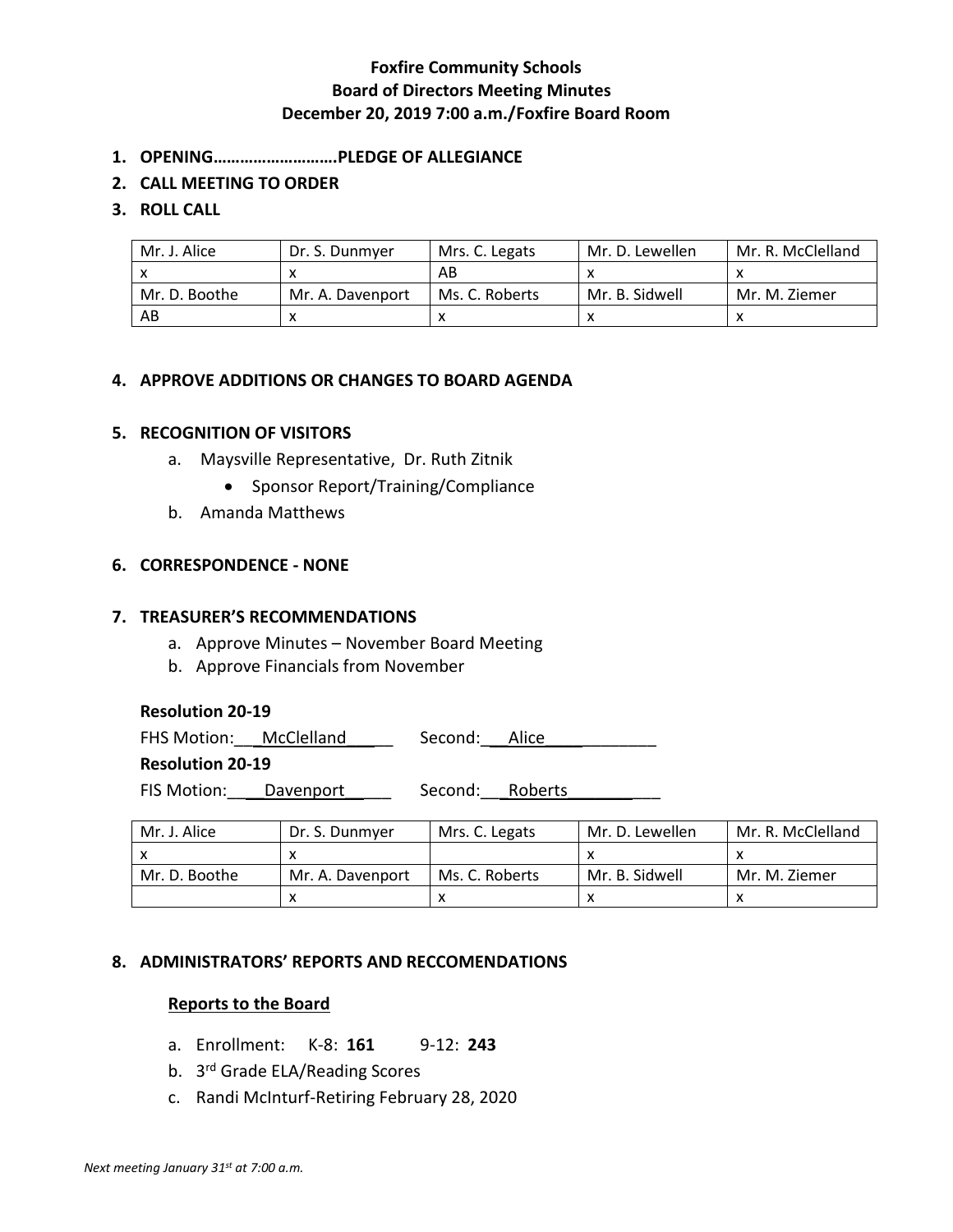# **Foxfire Community Schools Board of Directors Meeting Minutes December 20, 2019 7:00 a.m./Foxfire Board Room**

d. Insurance Renewal for 2020

#### **Recommendations for Consideration**

- a. Approve changes to Foxfire High School and Foxfire Intermediate Charters
- b. Approve Releasing New Foxfire Policy Manual to Maysville

| <b>Resolution 20-20</b> |  |                  |                   |  |  |
|-------------------------|--|------------------|-------------------|--|--|
| FIS Motion: Alice       |  | Second: Lewellen |                   |  |  |
| <b>Resolution 20-20</b> |  |                  |                   |  |  |
| FIS Motion: Sidwell     |  |                  | Second: Davenport |  |  |

| Mr. J. Alice  | Dr. S. Dunmyer   | Mrs. C. Legats | Mr. D. Lewellen | Mr. R. McClelland |
|---------------|------------------|----------------|-----------------|-------------------|
|               |                  |                |                 |                   |
| Mr. D. Boothe | Mr. A. Davenport | Ms. C. Roberts | Mr. B. Sidwell  | Mr. M. Ziemer     |
|               |                  |                |                 |                   |

#### **9. EXECUTIVE SESSION** (If needed)

WHEREAS boards of education and other governmental bodies are required by statute "to take official action and to conduct all deliberations upon official business only in open meetings, unless the subject matter is specifically excepted by law"; WHEREAS "the minutes need only reflect the general subject matter of discussion in executive sessions"; and WHEREAS the members of a public body may hold an executive session only at a regular or special meeting for the sole purpose of consideration of any of the matters set forth below.

NOW THEREFORE BE IT RESOLVED under the provision of ORC 121.22, the board hereby enters executive session for the reason(s) herein stated:

- x Personnel matters
	- \_\_\_\_ Appointment of employee(s) (reemployment)
	- \_\_\_\_ Promotion or compensation
	- $\underline{x}$  Dismissal, discipline, or demotion of employee(s) or student(s)
	- \_\_\_ Investigation of charges or complaints of employee(s) or student(s)
- \_\_\_\_\_ Purchase or sale of property
- \_\_\_\_\_\_ Conference with an attorney
- \_\_\_\_\_ Preparing for, conducting, or reviewing negotiations or bargaining
- \_\_\_\_\_ Matters required by federal law or state statutes to be confidential
- \_\_\_\_\_ Specialized details of security arrangements

Time Entered: 7:35 a.m.

Time Exited: 8:06 a.m.

**Resolution 20-21**

| FIS Motion:             | McClelland | Second: | Lewellen |
|-------------------------|------------|---------|----------|
| <b>Resolution 20-21</b> |            |         |          |
| FIS Motion:             | Davenport  | Second: | Sidwell  |